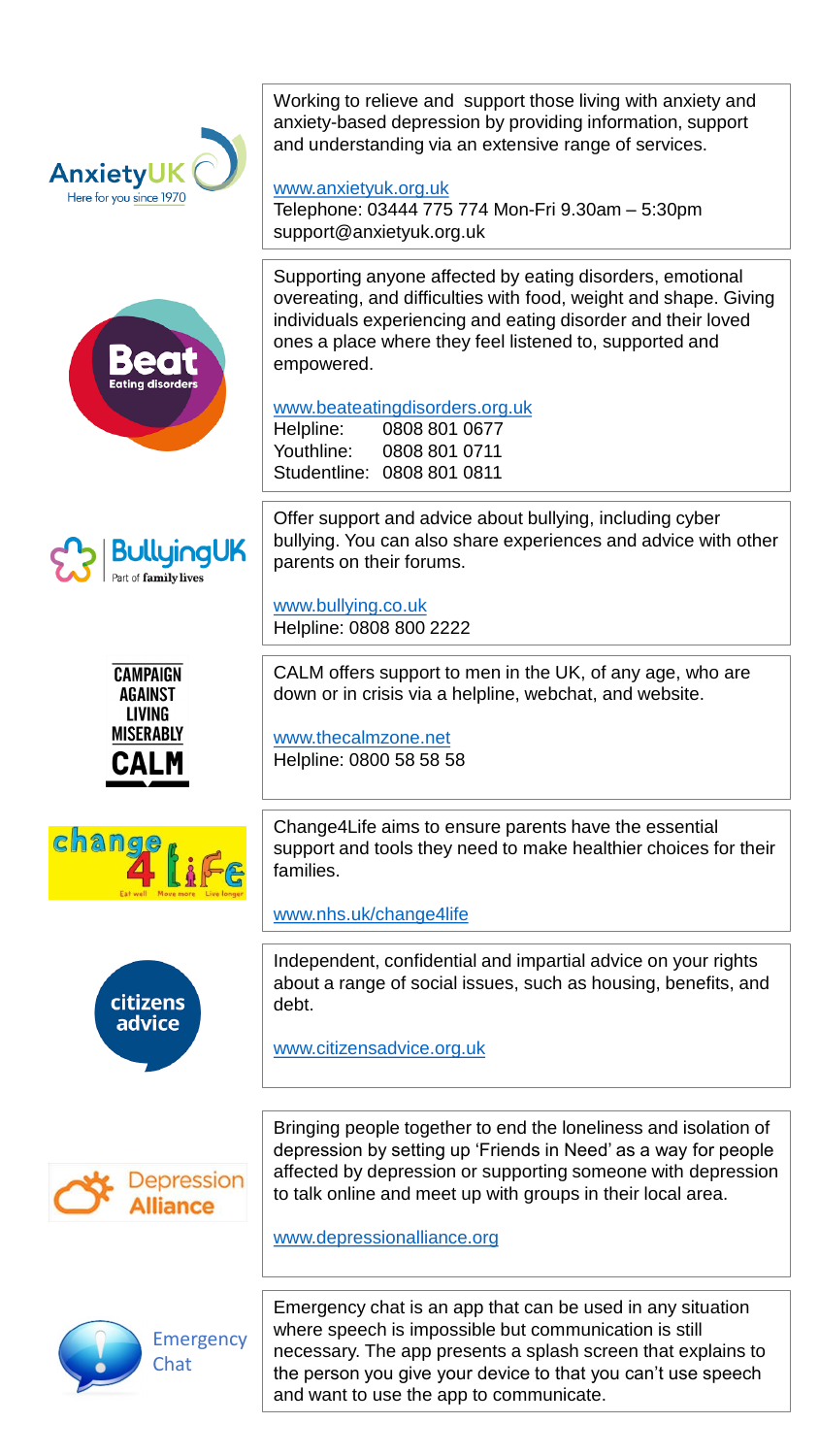

Part of 'YoungMinds', HeadMeds provides young people with general information about mental health medication, but does not give medical advice. Provides straight forward and reliable information about mental health medication.

[www.youngminds.org.uk](http://www.youngminds.org.uk/)



**NODE OX** 

Headspace Provides guided meditation sessions and mindfulness training which can be accessed online or via a mobile app.

[www.headspace.com](http://www.headspace.com/)

HopeAgain Is the youth website of Cruse bereavement care. It is a safe place where you can learn from other young people, how to cope with grief, and feel less alone.

[www.hopeagain.org.uk](http://www.hopeagain.org.uk/)

Helpline: 0808 808 1677 Mon – Fri 9:30am – 5:30pm

Mind empowers people to understand their condition and the choices available to them, through an info line which offers callers confidential help, a legal line which provides information on mental health related law, publications and a website .

#### [www.mind.org.uk](http://www.mind.org.uk/)

Infoline: 0300 123 3393 Mon – Fri 9am – 6pm [info@mind.org.uk](mailto:info@mind.org.uk) Text: 86463

Molehill Mountain 12+ \*\*\*\*\* 45.20

Molehill Mountain is an app to help autistic people understand and self manage anxiety. It allows you to track your worries and the situations that trigger anxiety, get evidence-based daily tips to understand more about anxiety, and to feel more confident to self manage anxiety.





Relate offers counselling services for every type of relationship nationwide. They provide advice on marriage LGBT issues divorce and parenting. You can find your nearest Relate through the website:

### [www.relate.org.uk](http://www.relate.org.uk/)

Rethink aim to improve the lives of people severely affected by mental illness through a network of local groups and services, expert information, and successful campaigning. Their goal is to make sure everyone affected by severe mental illness has a good quality of life.

[www.rethink.org](http://www.rethink.org/) Advice and information service open Mon – Fri 9:30am – 4pm:

0300 5000 927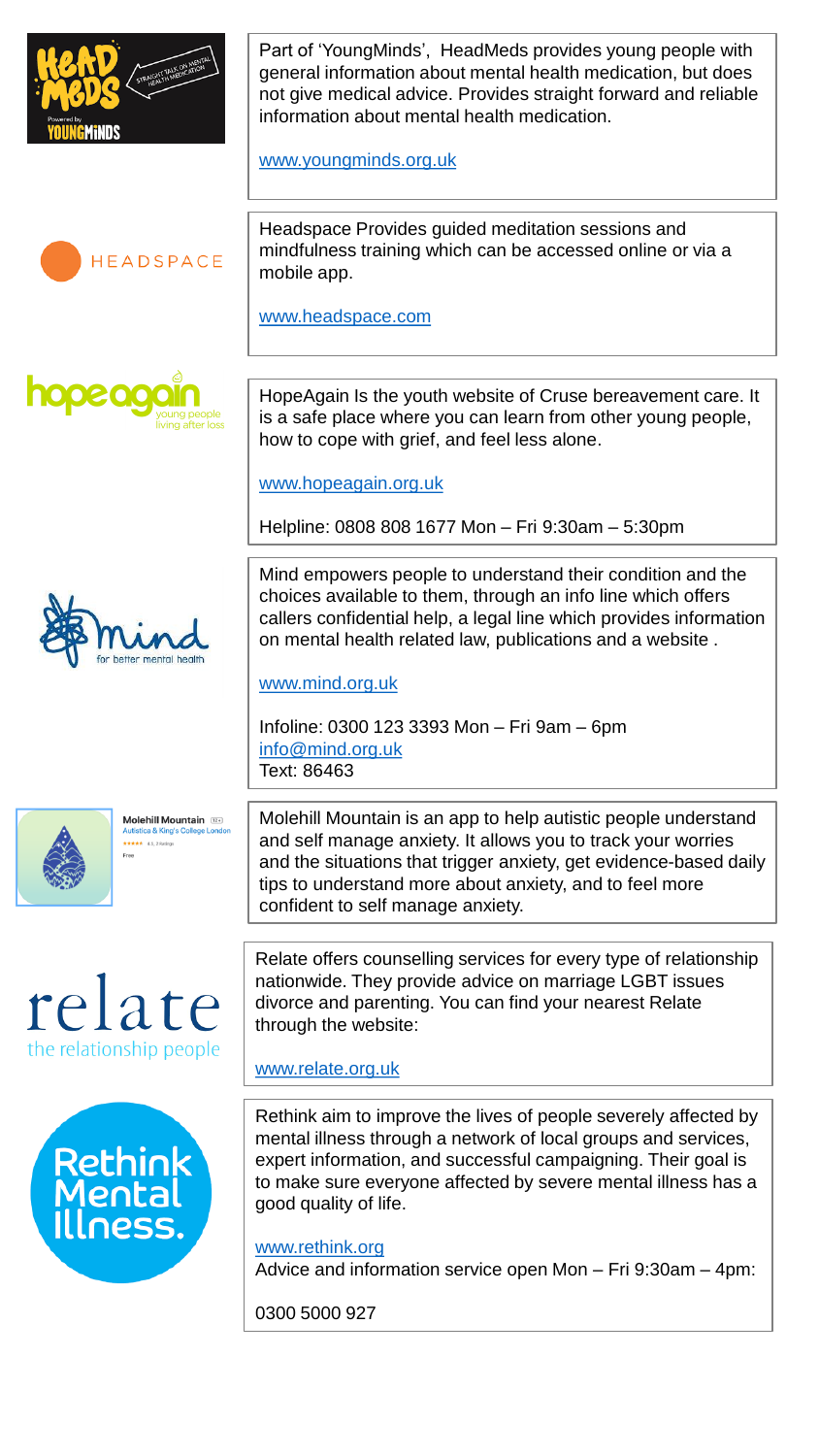











The Samaritans provide emotional support to anyone struggling to cope, in emotional distress, or at risk of suicide.

[www.samaritans.org](http://www.samaritans.org/) Call 116 123

SANE runs a national out of hours mental health helpline offering specialist emotional support and information to anyone affected by mental illness including family friends and carers.

[www.sane.org.uk](http://www.sane.org.uk/) 0300 304 7000 every evening 4:30pm – 10:30pm

Provide support information and advice to people living with disabilities and their families.

[www.scope.org.uk](http://www.scope.org.uk/) Helpline: 0808 800 3333 Email: helpline@scope.org.uk

Shout is a 24/7 text service free on all major mobile networks for anyone in crisis anytime anywhere. It's a place to go if you're struggling to cope and need immediate help.

[www.giveusashout.org](http://www.giveusashout.org/) Text: 85258

The Stay Alive app is a suicide prevention Resource for the UK packed full of useful information and tools to help you stay safe in crisis you can use it if you are having thoughts of suicide or if you are concerned about someone else who may be considering suicide.

Information and advice about health and care, housing, money, local services and organisations to help you live independently.

[www.suffolk.gov.uk](http://www.suffolk.gov.uk/) Email: Infolink@suffolk.gov.uk

Provides information on events list and links to useful websites about mental health and well being.

## **Suffolk Libraries**



[www.suffolklibrairies.co.uk](http://www.suffolklibrairies.co.uk/) Telephone: 01473 351249

help@suffollibraries.co.uk

A self help organization who provide a safe confidential environment in which bereaved people can share their experiences and feelings so giving and gaining support from each other to help break the isolation experienced by those bereaved by suicide.

## [https://uksobs.org](https://uksobs.org/)

Helpline: 0300 111 5065 Mon – Fri 9am – 9pm Email: email.support@uksobs.org

The Source is managed by the Engagement Hub within Health, Wellbeing and Children Services at Suffolk County Council. Provides information and advice on healthy relationships housing money work and learning for young people in Suffolk.

[www.thesource.me.uk](http://www.thesource.me.uk/) Email: thesource@suffolk.gov.uk